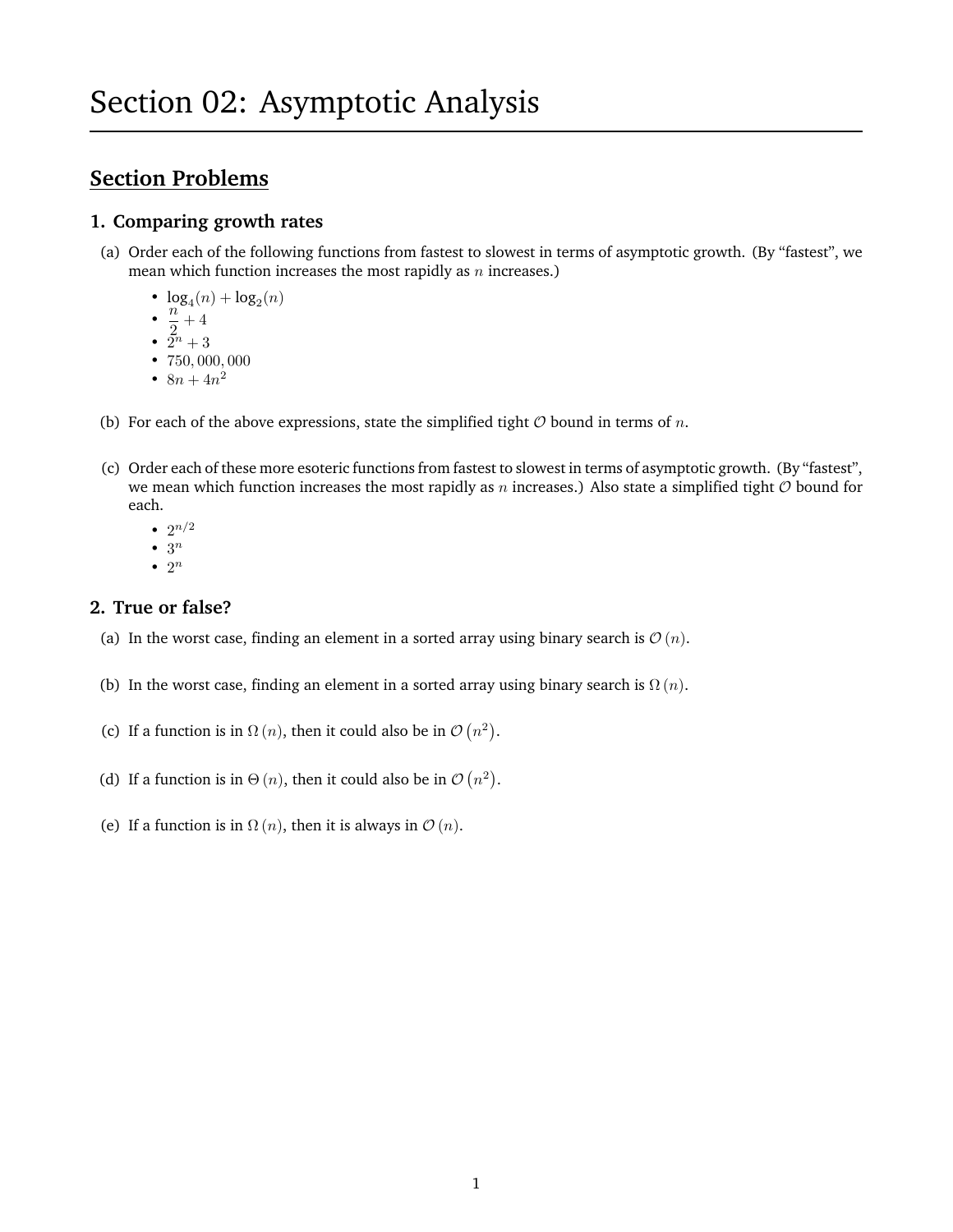#### **3. Modeling code**

For each of the following code blocks, give a summation that represents the worst-case runtime in terms of n.

```
(a)
       int x = 0;
       for (int i = 0; i < n; i++) {
           for (int j = 0; j < i; j^{++}) {
                x++;
           }
       }
(b)
       int x = 0;
       for (int i = n; i >= 1; i /= 2) {
           x \leftarrow^+ = i;
       }
```
#### **4. Finding bounds**

For each of the following code blocks, construct a mathematical function modeling the worst-case runtime of the code in terms of *n*. Then, give a tight big- $\mathcal O$  bound of your model.

```
(a) int x = 0;
       for (int i = 0; i < n; i^{++}) {
           for (int j = 0; j < n * n / 3; j^{++}) {
               x \leftarrow \exists j;}
       }
(b) int x = 0;
       for (int i = n; i \ge 0; i = 1) {
           if (i % 3 == 0) {
               break;
           } else {
               x += n;
           }
       }
(c) int x = 0;
       for (int i = 0; i < n; i++) {
           if (i % 5 == 0) {
               for (int j = 0; j < n; j++) {
                    if (i == j) {
                        x \neq i \times j;
                    }
               }
           }
       }
```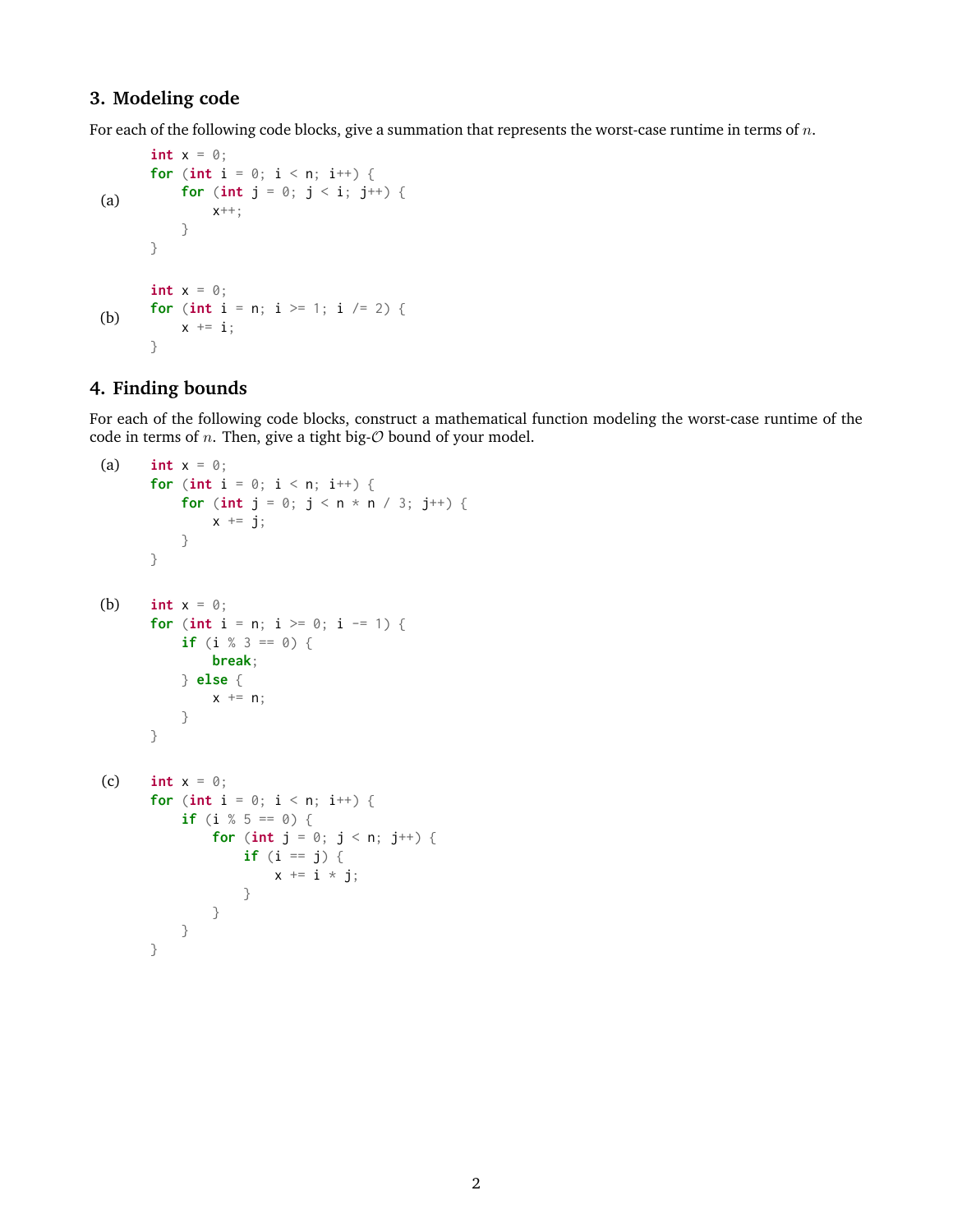```
(d) int x = 0;
       for (int i = 0; i < n; i++) {
           if (n < 100000) {
               for (int j = 0; j < n; j++) {
                   x += 1;
               }
           } else {
               x \leftarrow + = 1;}
       }
(e) int x = 0;
       if (n % 2 == 0) {
           for (int i = 0; i < n * n * n * n; i++) {
               x++;
           }
      } else {
           for (int i = 0; i < n * n * n; i++) {
               x++;
           }
       }
```
#### **5. Applying definitions**

For each of the following, choose a c and  $n_0$  which show  $f(n) \in \mathcal{O}(g(n))$ . Explain why your values of c and  $n_0$ work.

(a) Demonstrate that  $2n^3 - 3 + 9n^2$  is dominated by  $n^3$  by finding a c and  $n_0$ . Show your work.

**Definition: Dominated by**

A function  $f(n)$  is dominated by  $q(n)$  when...

- There exists two constants  $c > 0$  and  $n_0 > 0$ ...
- Such that for all values of  $n \geq n_0...$
- $f(n) < c \cdot q(n)$  is true.

```
(b) f(n) = 3n + 4, g(n) = 5n^2
```
- (c)  $f(n) = 33n^3 + \sqrt{n} 6, g(n) = 17n^4$
- (d)  $f(n) = 17 \log(n), g(n) = 32n + 2n \log(n)$

#### **6. Using our definitions**

Most of the time in the real world, we don't write formal big- $O$  proofs. The point of having these definitions is not to use them every single time we think about big-O. Instead, we use the formal definitions when a question is particularly tricky, or we want to make a very general statement.

Here are some particularly tricky or general statements that are easier to justify with the formal definitions than with just your intuition.

(a) We almost never say a function is  $\mathcal{O}(5n)$ , we always say it is  $\mathcal{O}(n)$  instead. Show that this transformation is ok, i.e. that if  $f(n)$  is  $\mathcal{O}(5n)$  then it is  $\mathcal{O}(n)$  as well.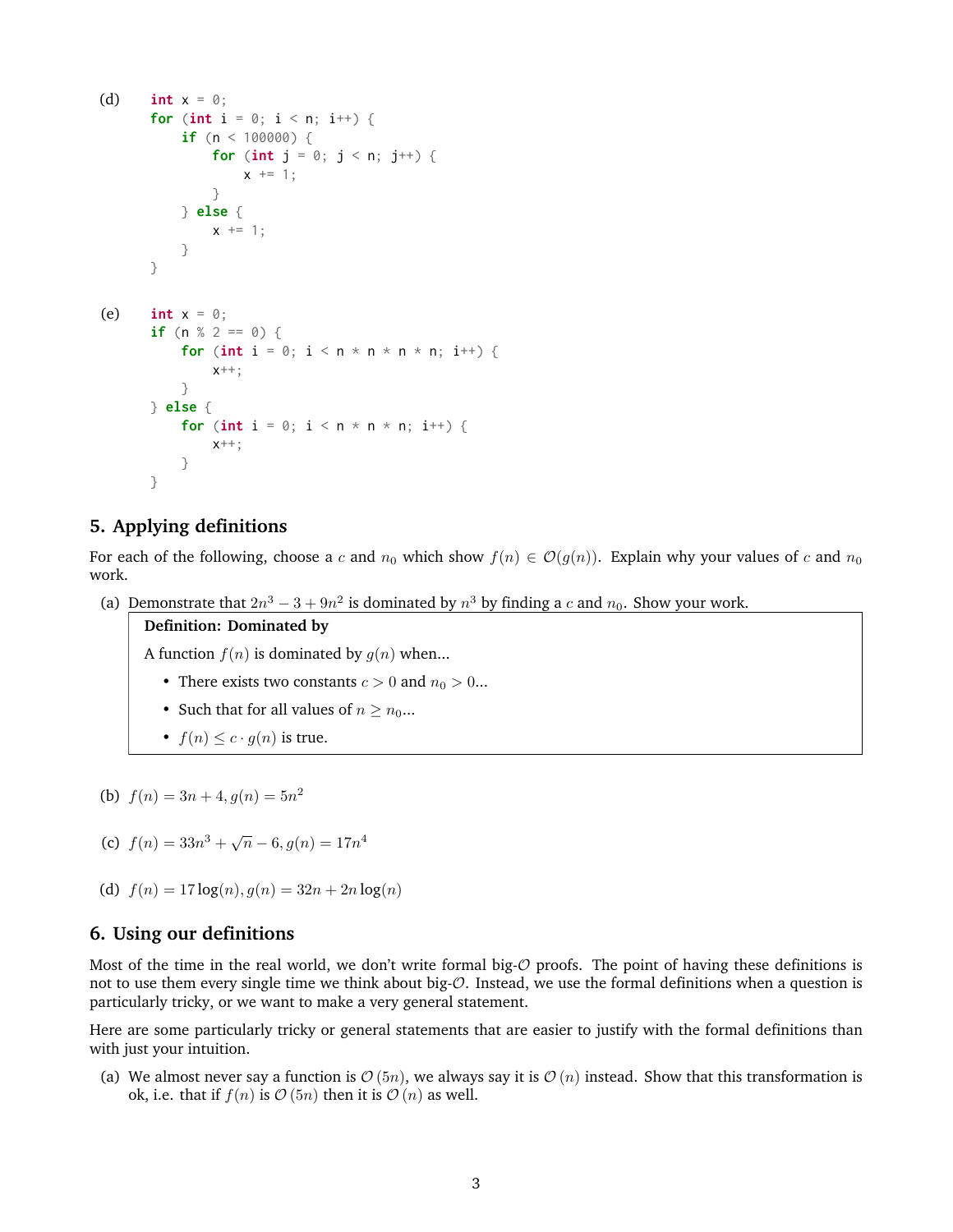(b) When we decide on the big- $O$  running time of a function, we like to say that whatever happens on small  $n$  doesn't matter. Let's see why with an actual proof. You write two functions to solve the same problem: method1 and method2. method1 takes  $\mathcal{O}\left(n^2\right)$  time and method2 takes  $\mathcal{O}\left(n\right)$  time. What is the big- $\mathcal O$  running time of the following function:

```
public void combined(n){
        if(n < 10000)
                method1(n);
        else
                method2(n);
}
```
(c) Consider this code for telling whether an integer  $n$  is prime:

```
public boolean isPrime(int n){
        for(int i = 2; i < n; i++){
                if(n % i == 0)return false;
        }
        return true;
}
```
The running time of isPrime is  $\mathcal{O}(n)$ , but is it also  $\Omega(n)$ ? Hint: these definitions will be useful:  $f(n)$  is  $\Omega(g(n))$  if there exist positive c,  $n_0$  such that for all  $n \ge n_0$ ,  $f(n) \ge c \cdot g(n)$  for all  $n \ge n_0$ .

 $f(n)$  is not  $\Omega(g(n))$  if for all positive  $c, n_0$  there exists and  $n \geq n_0$  such that  $f(n) < c \cdot g(n)$ .

## **Food for thought**

## **7. Memory analysis**

For each of the following functions, construct a mathematical function modeling the amount of memory used by the algorithm in terms of *n*. Then, give a  $\Theta$  bound of your model.

```
(a) List<Integer> list = new LinkedList<Integer>();
      for (int i = 0; i < n * n; i^{++}) {
          list.insert(i);
      }
      Iterator<Integer> it = list.iterator();
      while (it.hasNext()) {
          System.out.println(it.next());
      }
(b) int[] arr = {0, 0, 0};
      for (int i = 0; i < n; i^{++}) {
          arr[0]++;}
(c) ArrayDictionary<Integer, String> dict = new ArrayDictionary<>();
      for (int i = 0; i < n; i++) {
          String curr = ";
          for (int j = 0; j < i; j^{++}) {
              for (int k = 0; k < j; k++) {
                  curr += "?";}
          }
```